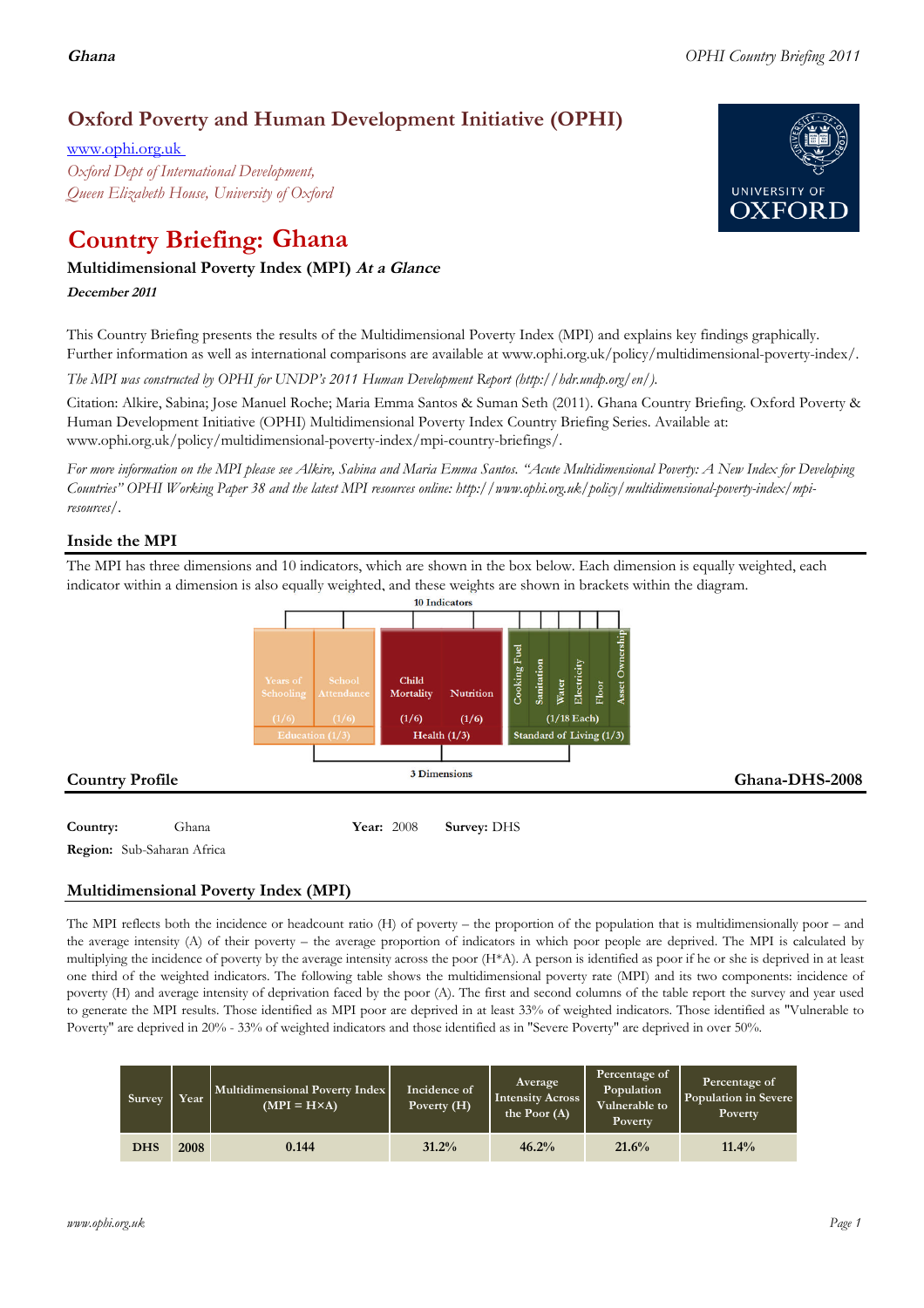### **Comparing the MPI with Other Poverty Measures**

Column chart A compares the poverty rate using the MPI with three other commonly used poverty measures. The height of the first column denotes the percentage of people who are MPI poor (also called the incidence or headcount ratio). The second and third columns denote the percentages of people who are poor according to the \$1.25 a day income poverty line and \$2.00 a day line, respectively. The final column denotes the percentage of people who are poor according to the national income poverty line. The table on the right-hand side reports various descriptive statistics for the country. The statistics shaded in khaki/olive are taken from the year closest to the year of the survey used to calculate the MPI. The year is provided below each column in chart A.



|                 |                         | Summary                                                                                                                                                                                                          |                               |  |  |  |  |
|-----------------|-------------------------|------------------------------------------------------------------------------------------------------------------------------------------------------------------------------------------------------------------|-------------------------------|--|--|--|--|
| erty Measures   |                         | 0.144<br>Multidimensional Poverty Index                                                                                                                                                                          |                               |  |  |  |  |
|                 |                         | Percentage of MPI Poor (H)                                                                                                                                                                                       | 31.2%                         |  |  |  |  |
| 53.6%           |                         | Average Intensity of Deprivation (A)                                                                                                                                                                             | 46.2%                         |  |  |  |  |
|                 | 28.5%                   | Percentage of Income Poor (\$1.25 a day) <sup><math>\ddagger</math></sup><br>Percentage of Income Poor (\$2.00 a day) <sup><math>\bar{x}</math></sup><br>Percentage of Poor (National Poverty Line) <sup>#</sup> | $30.0\%$<br>53.6%<br>$28.5\%$ |  |  |  |  |
|                 |                         | Human Development Index 2011*                                                                                                                                                                                    | 0.541                         |  |  |  |  |
| US\$2 a day     | <b>National Poverty</b> | $HDI$ rank*                                                                                                                                                                                                      | 135                           |  |  |  |  |
| 2006            | Line<br>2006            | $HDI category*$                                                                                                                                                                                                  | Medium                        |  |  |  |  |
| <b>⁄Ieasure</b> |                         | $\pm$ The World Bank (2011). "World Development Indicators." Washington, DC.<br>* UNDP (2011). "Human Development Report", Statistical Table 1. New York.                                                        |                               |  |  |  |  |

te: For population figures and numbers of MPI poor people, consult the tables on OPHI's te: http://www.ophi.org.uk/policy/multidimensional-poverty-index/

### **Comparing the MPI with Other Poverty Measures**

Column chart B shows the percentage of people who are MPI poor (also called the incidence or headcount) in the 109 developing countries analysed. The column denoting this country is dark, with other countries shown in light grey. The dark dots denote the percentage of people who are income poor according to the \$1.25 a day poverty line in each country. The graph above tells you the year this data comes from. Dots are only shown where the income data available is within three years of the MPI survey year.



**B. Headcounts of MPI Poor and \$1.25/day Poor**



 $\bullet$  Percentage of Income Poor (living on less than \$1.25 a day)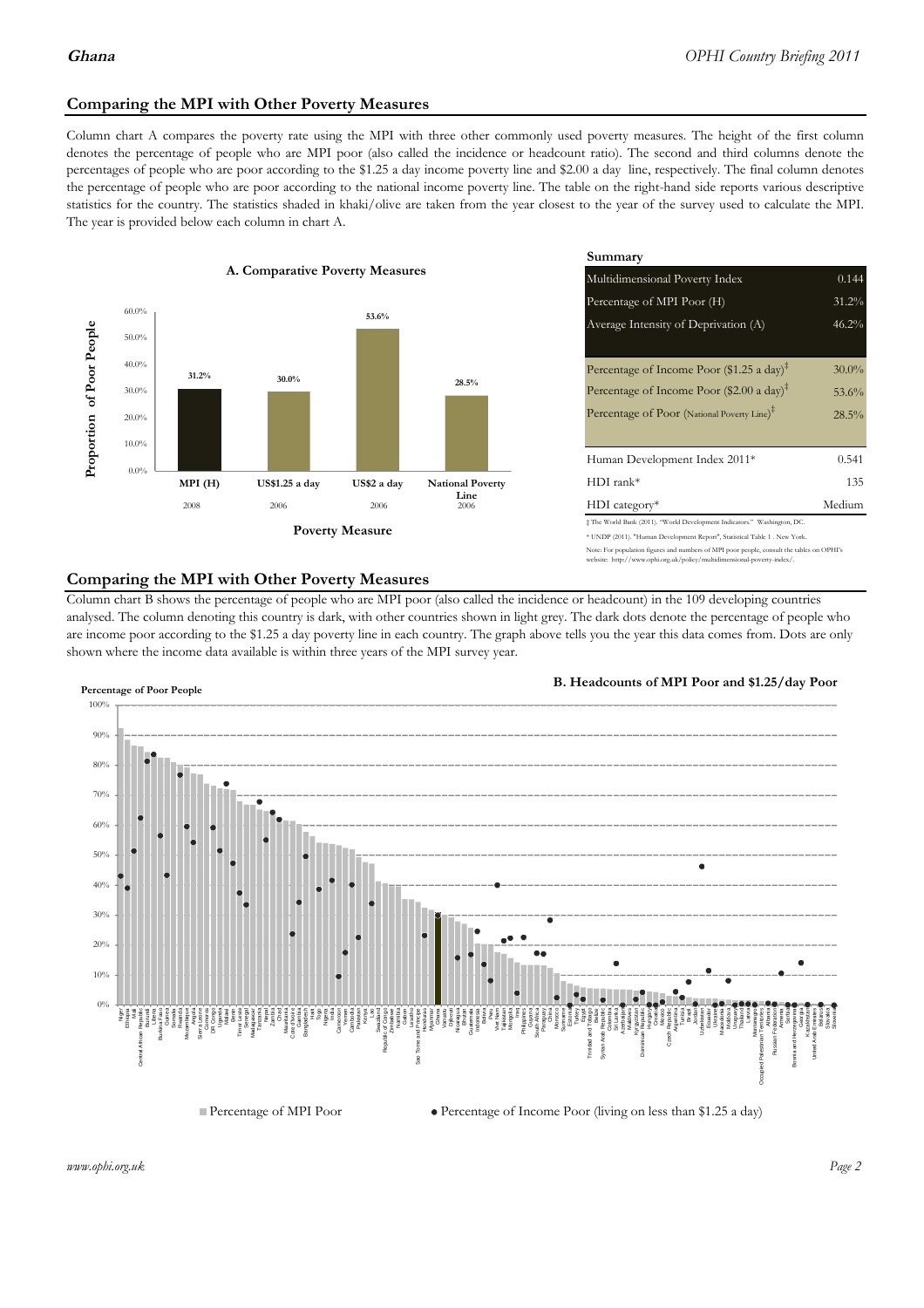### **Incidence of Deprivation in Each of the MPI Indicators**

The MPI uses 10 indicators to measure poverty in three dimensions: education, health and living standards. The bar chart to the left reports the proportion of the population that is poor and deprived in each indicator. We do not include the deprivation of non-poor people. The spider diagram to the right compares the proportions of the population that are poor and deprived across different indicators. At the same time it compares the performance of rural areas and urban areas with that of the national aggregate. Patterns of deprivation may differ in rural and urban areas.





### **Composition of the MPI**

The MPI can be broken down to see directly how much each indicator contributes to multidimensional poverty. The following figure shows the composition of the MPI using a pie chart. Each piece of the pie represents the percentage contribution of each indicator to the overall MPI of the country. The larger the slice of the pie chart, the bigger the weighted contribution of the indicator to overall poverty.

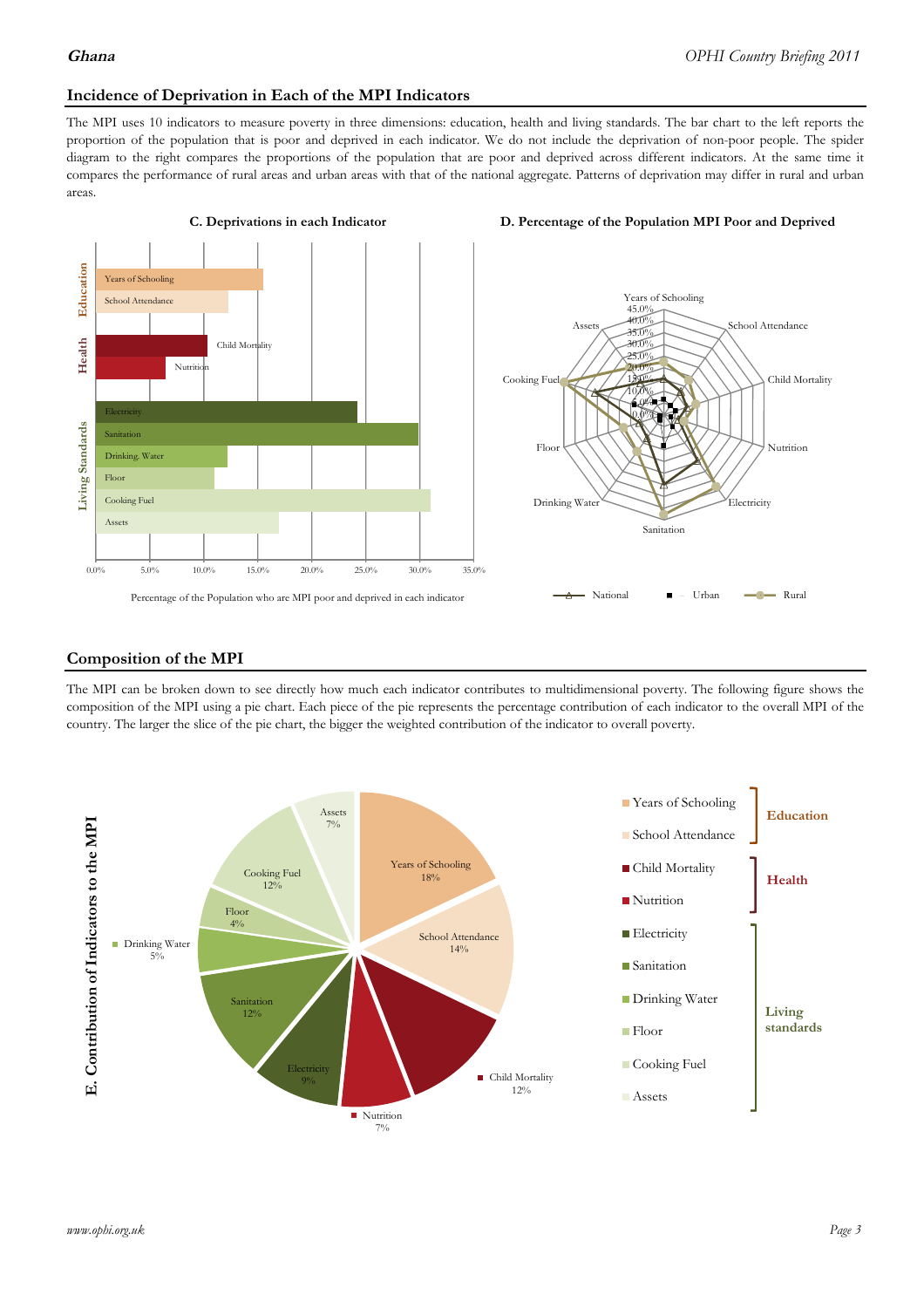## **Decomposition of MPI by Region**

The MPI can be decomposed by different population subgroups, then broken down by dimension, to show how the composition of poverty differs between different regions or groups. On the left-hand side of column chart F, the height of each of the three bars shows the level of MPI at the national level, for urban areas, and for rural areas, respectively. Inside each bar, different colours represent the contribution of different weighted indicators to the overall MPI. On the right-hand side of column chart F, the colours inside each bar denote the percentage contribution of each indicator to the overall MPI, and all bars add up to 100%. This enables an immediate visual comparison of the composition of poverty across regions.



### **F. Contribution of Indicators to the MPI at the National Level, for Urban Areas, and for Rural Areas**

### **Intensity of Multidimensional Poverty**

Recall that i) a person is considered poor if they are deprived in at least one third of the weighted indicators and ii) the intensity of poverty denotes the proportion of indicators in which they are deprived. A person who is deprived in 100% of the indicators has a greater intensity of poverty than someone deprived in 40%. The following figures show the percentage of MPI poor people who experience different intensities of poverty. The pie chart below breaks the poor population into seven groups based on the intensity of their poverty. For example, the first slice shows deprivation intensities of greater than 33% but strictly less than 40%. It shows the proportion of poor people whose intensity (the percentage of indicators in which they are deprived) falls into each group. The column chart H reports the proportion of the population in a country that is poor in that percentage of indicators or more. For example, the number over the 40% bar represents the percentage of people who are deprived in 40% or more indicators.



**G. Intensity of Deprivation Among MPI Poor**

Intensity of Poverty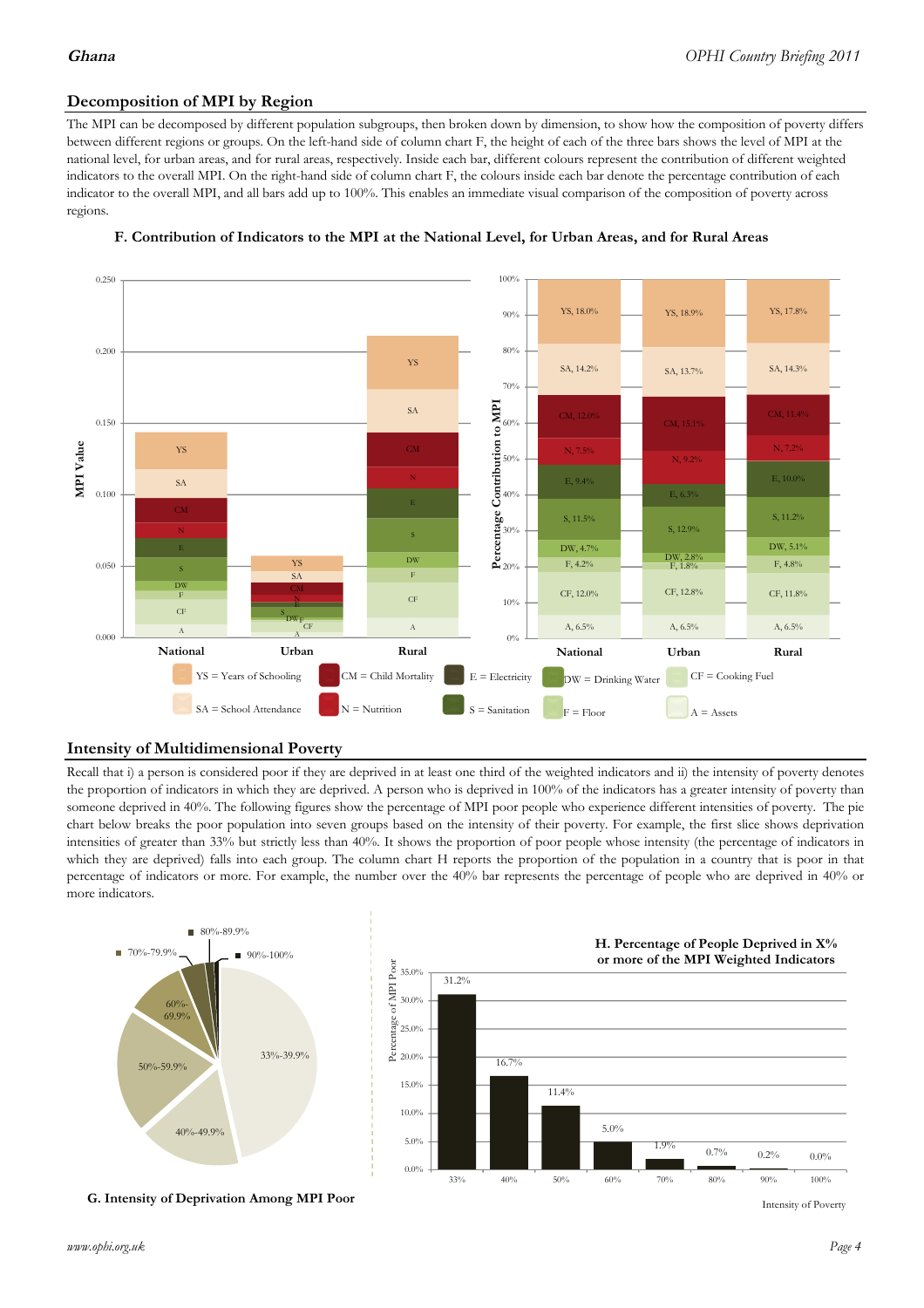### **Multidimensional Poverty at the Sub-national Level**

In addition to providing data on multidimensional poverty at the national level, the MPI can also be 'decomposed' by sub-national regions to show disparities in poverty within countries. This analysis can be easily performed when the survey used for the MPI is representative at the sub-national level. The following table shows the MPI value and its two components at the sub-national level: the incidence of poverty (H) and the average intensity of deprivation faced by the poor (A). The last two columns present the percentage of the population vulnerable to multidimensional poverty and living in severe poverty, respectively. Regional population figures, in the second column, are estimated using the weighted sample share of each region and the 2008 population estimates from UNDESA, Population Division (2011), World Population. The map shows visually how the MPI varies across regions - a darker colour indicates higher MPI and therefore greater poverty.

### **I. Multidimensional Poverty across Sub-national Regions**

| Region               | Percentage<br>of<br>Population | Multidimensional<br>Poverty Index<br>$(MPI = H \times A)$ | Incidence of<br>Poverty $(H)$ | Average<br>Intensity<br>Across the<br>Poor $(A)$ | Percentage of<br>Population<br>Vulnerable to<br>Poverty | Percentage of<br><b>Population in Severe</b><br>Poverty |
|----------------------|--------------------------------|-----------------------------------------------------------|-------------------------------|--------------------------------------------------|---------------------------------------------------------|---------------------------------------------------------|
| Ashanti              | $18.2\%$                       | 0.081                                                     | $19.2\%$                      | $42.1\%$                                         | $20.9\%$                                                | $4.4\%$                                                 |
| <b>Brong Ahafo</b>   | $9.3\%$                        | 0.149                                                     | 33.8%                         | $44.0\%$                                         | $23.2\%$                                                | $10.3\%$                                                |
| Central              | $9.6\%$                        | 0.129                                                     | $29.9\%$                      | $43.2\%$                                         | 25.3%                                                   | $8.6\%$                                                 |
| Eastern              | $10.1\%$                       | 0.103                                                     | 24.6%                         | 41.7%                                            | 26.6%                                                   | $5.3\%$                                                 |
| <b>Greater Accra</b> | $14.4\%$                       | 0.035                                                     | $8.4\%$                       | 41.7%                                            | $13.5\%$                                                | $2.0\%$                                                 |
| <b>Northern</b>      | $11.2\%$                       | 0.356                                                     | $68.3\%$                      | $52.1\%$                                         | $13.7\%$                                                | $38.4\%$                                                |
| <b>Upper East</b>    | $5.9\%$                        | 0.288                                                     | 58.9%                         | 48.9%                                            | $23.5\%$                                                | 26.6%                                                   |
| <b>Upper West</b>    | $2.7\%$                        | 0.280                                                     | 58.1%                         | 48.2%                                            | $18.5\%$                                                | $26.0\%$                                                |
| Volta                | $9.1\%$                        | 0.132                                                     | $29.5\%$                      | 44.7%                                            | $29.5\%$                                                | $8.6\%$                                                 |
| Western              | $9.5\%$                        | 0.116                                                     | 26.8%                         | $43.3\%$                                         | 25.5%                                                   | $6.4\%$                                                 |

### **J. Mapping Poverty Rates at the Sub-national Level**



The boundaries and names shown and the designations used on this map do not imply official endorsement or acceptance by OPHI or the University of Oxford. This map is intended for illustrative purposes only.